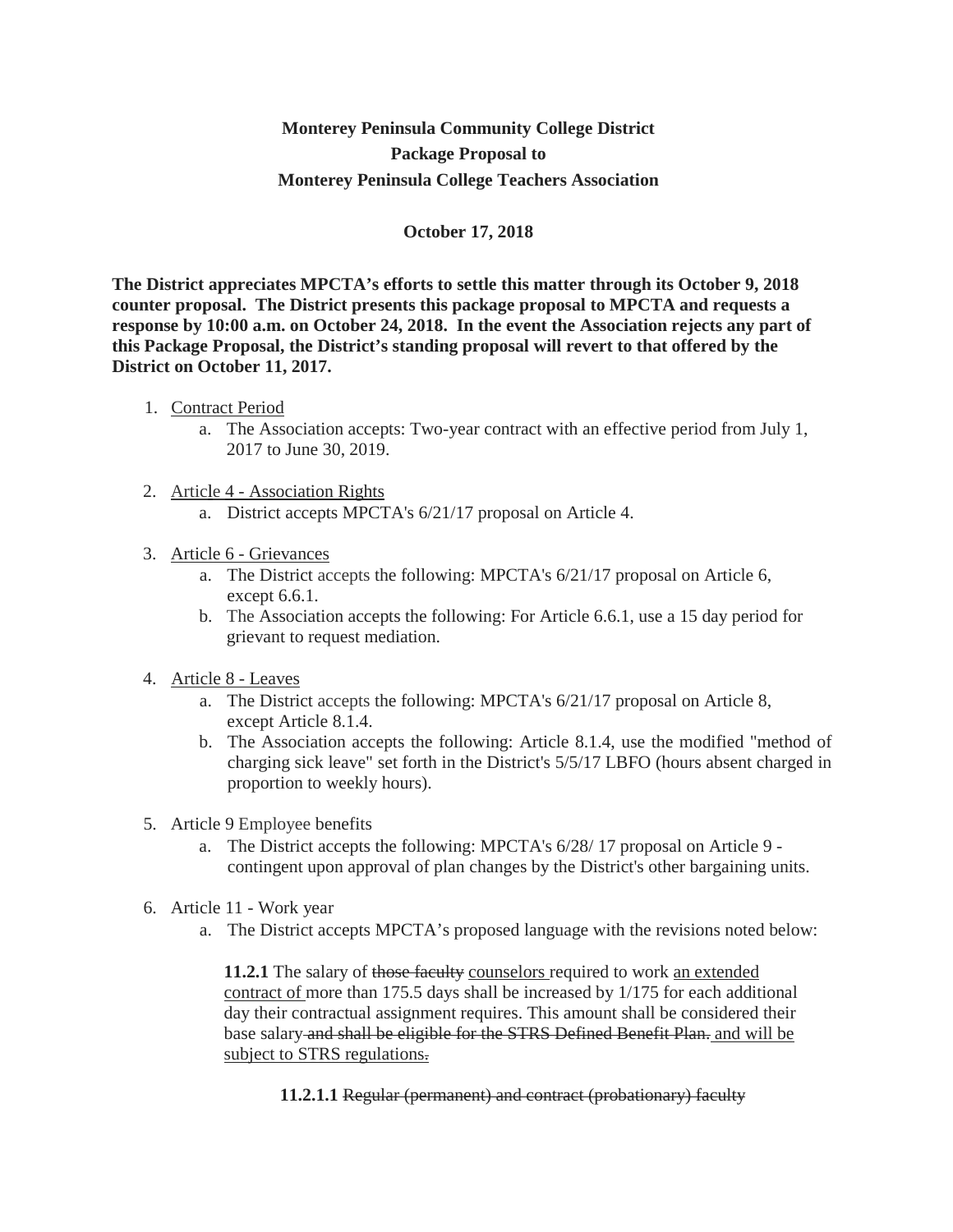Counselors shall be paid only for those days beyond the instructional year calendar they are required to work as part of their academic year contract. Payments shall be made at the rate of one over the number of instructional days/times the employee's annual salary for each day worked.

**11.2.1.2** Counselors shall work an additional 10 days per year. The additional ten (10) days shall be paid at 1/175 of the contract salary per day and shall be subject to the STRS Defined Benefit Plan and shall be subject to STRS Regulations. These additional days will be used to provide service during registration , summer session, and intersession. The exact dates of service will be determined by mutual agreement of the individual counselor and his/her immediate supervisor. In the event dates required by the District for counselor services cannot be filled by mutual agreement with the individual counselor, the District reserves the right to assign counselors within each department area (i.e., Matriculation, EOPS, DSPS, etc.) to specific days and times, with right of first refusal offered on a rotating seniority basis.

**11.2.1.3** Counselors who coordinate categorical programs shall work an additional 40 days per year. The additional forty (40) days shall be paid at 1/175 of the contract salary per day and shall be subject to the STRS Defined Benefit Plan and shall be subject to STRS Regulations. These additional days will be used to provide service during registration, summer session, and intersession. These additional days will also be used to produce reports necessary to meet the requirements of these categorical programs. The exact dates of service will be determined by mutual agreement of the individual counselor and his/her immediate supervisor. In the event dates required by the District for counselor services cannot be filled by mutual agreement with the individual counselor, the District reserves the right to assign counselors within each department area (i.e., Matriculation, EOPS, DSPS, etc.) to specific days and times, with right of first refusal offered on a rotating seniority basis.

\*\*MPCTA proposes MOUs to address the workyear of each counselor who is not working 185.5 days or 215 .5 days, as a means of formalizing the agreements individual faculty have made with the District.\*\* The District agrees to establish an MOU to address the work year for any Counselor employed as of October 31, 2018 who has chosen not to work additional days as defined in 11.2.1.2 or 11.2.1.3. These Counselors will have additional contractual work days, beyond the 175.5 day calendar year, with the additional work days compensated on a 1/175th basis and reported to STRS in accordance with STRS regulations. Counselors hired on or after November 1, 2018 will work a work year of either 185.5 or 215.5 work days.

\*\*MPCTA proposes to strike Strike all provisions of the contract that refer to the prior method of paying faculty who work an extended workyear (including, but not limited to 15.12.3 and  $17.4.1$ <sup>\*\*</sup> Counselors should also be removed from Exhibit D-1)

- 7. Article 14 -Evaluations
	- a. The District accepts the following: MPCTA's 6/21/17 proposal on Article 14.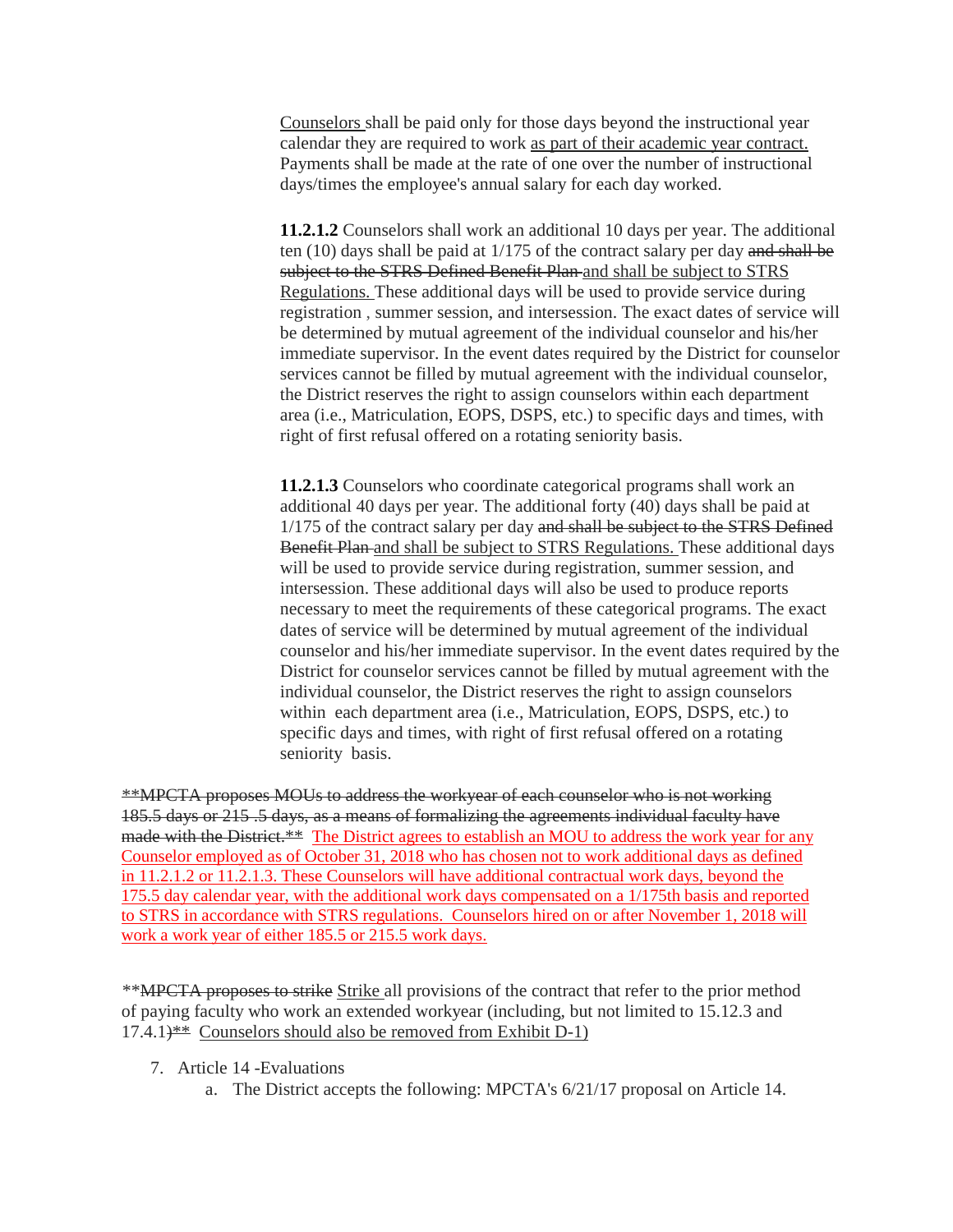- 8. Article 16 Salary
	- a. The Association and the District agree to a offer of 1% salary increase full time Salary schedule A-1, and counters that it shall be retroactive to July 1, 2017.
	- b. The District offers a  $2\frac{4\%}{4\%}$  salary increase to part-time Salary Scheduled B-2 and C-2, and counter that it shall be retroactive to July 1, 2017.
	- c. The Association accepts the following: the District agrees to implement a compression of Salary Schedule A to eliminate steps for which faculty salary is currently frozen (steps 14,15,16, 17, 20, 22, 23, 25 and 26), resulting in a salary schedule with 17 total steps (the new step 17 would be equivalent to the current step 27), as shown on the attached worksheets.
	- d. Agreement on salary compression with stipulation of seeing the exact placement of all bargaining unit members prior to signing the tentative agreement.
- 9. Article 20 Part time faculty
	- a. The Association agrees to the following: Effective January 1, 2019, part-time faculty members to be paid based for each hour of scheduled classroom time during which they provide instruction, including all hours scheduled for final exams. Absences to be reported using the current process established by the District.
	- b. The District agrees to the following: MPCTA's 6/21/17 proposal on Article 20 except for Articles 20.9.3 (page 48) and 20.10 (page 48).

The Association proposes paid part-time faculty office hours.

- 1. All part-time faculty scheduled for six or fewer hours per week shall receive 1 paid office hour.
- 11. All part-time faculty scheduled for 7 or more hours per week shall receive 2 paid office hours.

*NOTE:* **Office hours are covered in Article 15 which is not currently open for negotiations. However, the District remains open to negotiating compensation for part-time faculty and therefore has increased the offer for part-time faculty salary schedules (See 8(b) above).**

- 10. Article 24 statutory changes
	- a. The District agrees to the following: MPCTA's 6/21/17 proposal on Article 24.1.
	- b. The Association agrees to the changes provided by the District with the following change to Article 24.2: "Notice of all such changes will be provided in writing to the President of MPCTA at least 30 business days *prior* to the implementation of said changes, except in extraordinary circumstances when advanced notice should be given as soon as reasonably possible."
- 11. Athletic Director
	- a. The Association agrees to the following: District will sign the MOU presented on 5/5/17 and will consider with the attached revisions upon receipt from the Association..
	- b. The Association agrees to the following: Retain a physical education division